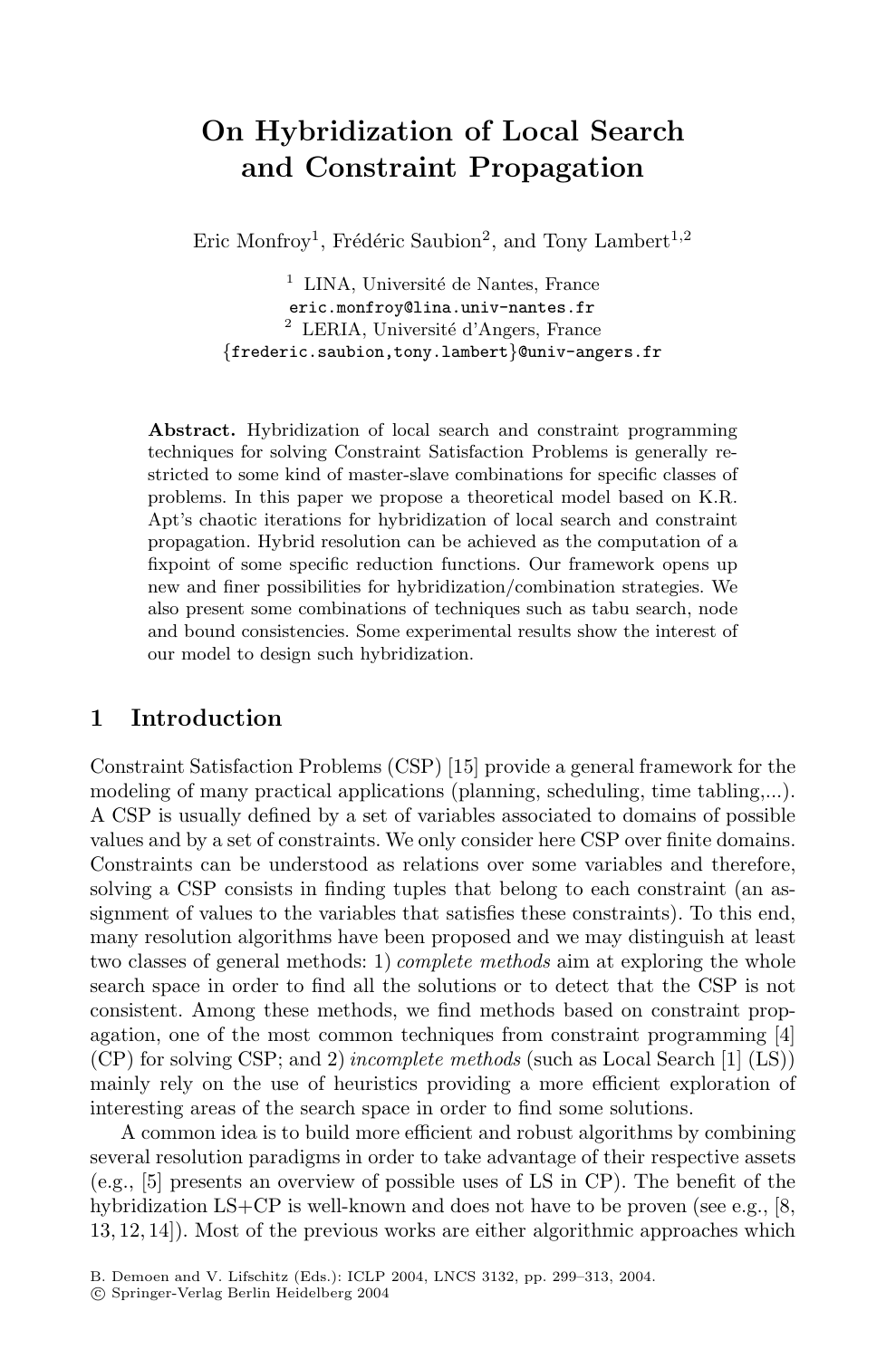define a kind of master-slave combination (e.g., LS to guide the search in CP, or CP to reduce interesting area of the search space explored in LS), or ad-hoc realizations of systems for specific classes of problems.

In this paper, we are concerned with a model for hybridization in which local search [1] and constraint propagation [4] are broken up into their component parts. These basic operators can then be managed at the same level by a single mechanism. In this framework, properties concerning solvers (e.g., termination, solutions) can be easily expressed and established. This framework also opens up new and finer possibilities of combination strategies.

Our model is based on K.R. Apt's chaotic iterations [2] which define a mathematical framework for iteration of a finite set of functions over "abstract" domains with partial ordering. This framework is well-suited for solving CSPs with constraint propagation: domains are instantiated with variable domains (possible values of variables), and functions with domain reduction functions to remove inconsistent (w.r.t. constraints) values of domain variables (reduction functions abstract the notion of constraint in this mechanism).

Moreover, to get a complete solver (a solver which is always able to determine whether a CSP has some solutions), constraint propagation is generally associated with a splitting mechanism (a technique such as enumeration or bisection) to cut the search space into some smaller search spaces from which one can hope to perform more propagation. Propagation and splitting are interleaved until the solutions are reached.

In our model, Local Search [1] is based on 3 notions: samples which are particular points or sets of points of the search space, neighborhood that defines which samples can be reached from a specific sample, and a fitness function that defines the "quality" of a sample. Then, LS explores the search space by moving from sample to sample guided by the fitness function in order to reach a local optimum.

For our purpose, we introduce in our model the notion of sCSP (sampled CSP) which is an extension of CSP with a path (list) of samples (generally points of the search space). We also integrate the splitting as some reduction functions. This way, the "abstract" domains of chaotic iteration are instantiated with union of sCSPs. Usual domain reduction functions (used for constraint propagation) are extended to fit this new domain. Some new functions (the LS functions) are also introduced to jump from samples to samples: these functions have the sufficient properties required to be used in the chaotic iteration algorithm.

Thus, in the chaotic iteration framework, constraint propagation functions, local search moves, and splitting functions are considered at the same level and all apply to unions of sCSPs. Since interleaving and order of applications of these functions are totally free, this framework enables one to design finer strategies for hybridization than the usual master-slave combinations. Moreover, termination of the realized solvers is straight forward, i.e., fixpoint of the reduction functions.

In order to illustrate our framework, we realized some hybrid solvers using some well-known techniques and strategies such as tabu search (for LS), node and arc consistencies (for propagation), and bisection functions (for splitting).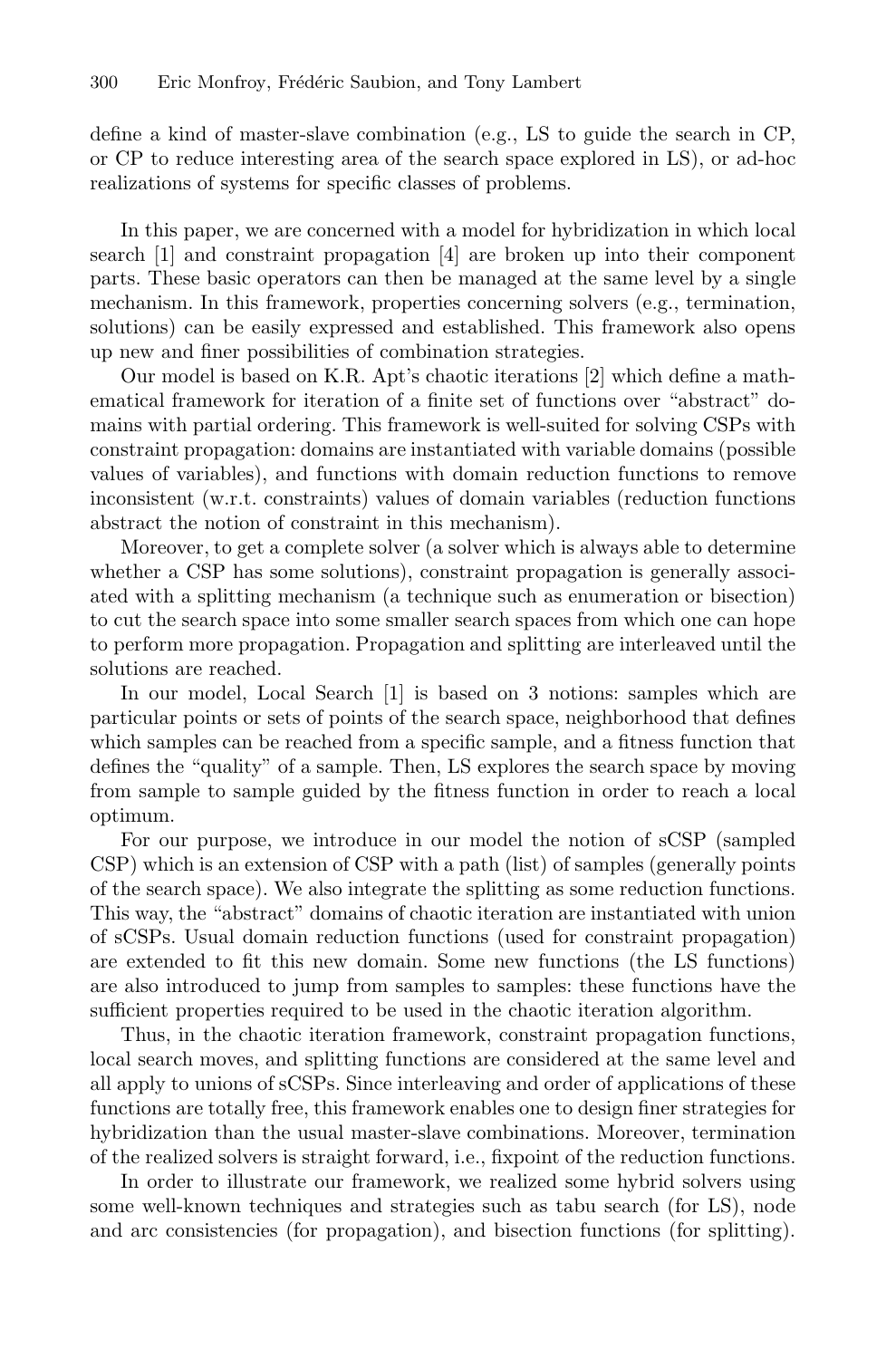We obtained some experimental results that show the interest of combination strategies compared to a single use of these methods. Moreover, the combination strategies can easily be designed and specified, and their properties can be proven in our model.

This paper is organized as follows. Section 2 describes constraint propagation and local search in terms of basic operators. We present our framework for hybridization in Section 3. Some experiments are given in Section 4 before concluding in Section 5.

## **2 Constraint Satisfaction Problems**

In this section we recall basic notions related to Constraint Satisfaction Problems (CSP) [15] together with their resolution principles. Complete resolution is presented using the theoretical model developed by K.R. Apt [2, 3]. We then briefly describe the main lines of a local search process.

A CSP is a tuple  $(X, D, C)$  where  $X = \{x_1, \dots, x_n\}$  is a set of variables taking their values in their respective domains  $D = \{D_1, \dots, D_n\}$ . A constraint  $c \in C$  is a relation  $c \subseteq D_1 \times \cdots \times D_n$ <sup>1</sup>. In order to simplify notations, D will also denote the Cartesian product of  $D_i$  and C the union of its constraints. A tuple  $d \in D$  is a solution of a CSP  $(X, D, C)$  if and only if  $\forall c \in C, d \in c$ .

#### **2.1 Solving a CSP with Complete Resolution Techniques**

As mentioned in introduction, complete resolution methods are mainly based on a systematic exploration of the search space, which corresponds obviously to the set of possible tuples. To avoid the combinatorial grow up of this exploration, these methods use particular heuristics to prune the search space. The most popular of these techniques (i.e., constraint propagation) is based on local consistency properties. A local consistency (e.g.,  $[9, 11]$ ) is a property of the constraints which allows the search mechanisms to delete values from variables domains which cannot lead to solutions. We may mention node consistency and arc consistency [10] as famous examples of local consistencies. Complete search algorithms use constraint propagation techniques and splitting. Constraint propagation consists in examining a subset (usually a single constraint)  $C'$  of  $C$ , deleting some inconsistent values (from a local consistency point of view) of the domains of variables appearing in  $C'$  and to propagate this domain reduction to domains of variables appearing in  $C \setminus C'$ . When no more propagation is possible and the solutions are not reached, the CSP is split into sub-CSPs (generally, the domain of a variable is split into two sub-domains, leading to two sub-CSPs) on which propagation is applied again, and so on until the solutions are reached.

K.R. Apt proposed in [2, 3] a general theoretical framework for modeling such reduction operators. In this context, domain reduction corresponds to the

<sup>&</sup>lt;sup>1</sup> Note that for sake of simplicity, we consider that each constraint is over all the variables  $x_1, \ldots, x_n$ . However, one can consider constraints over some of the  $x_i$ . Then, the notion of scheme [2, 3] can be used to denote sequences of variables.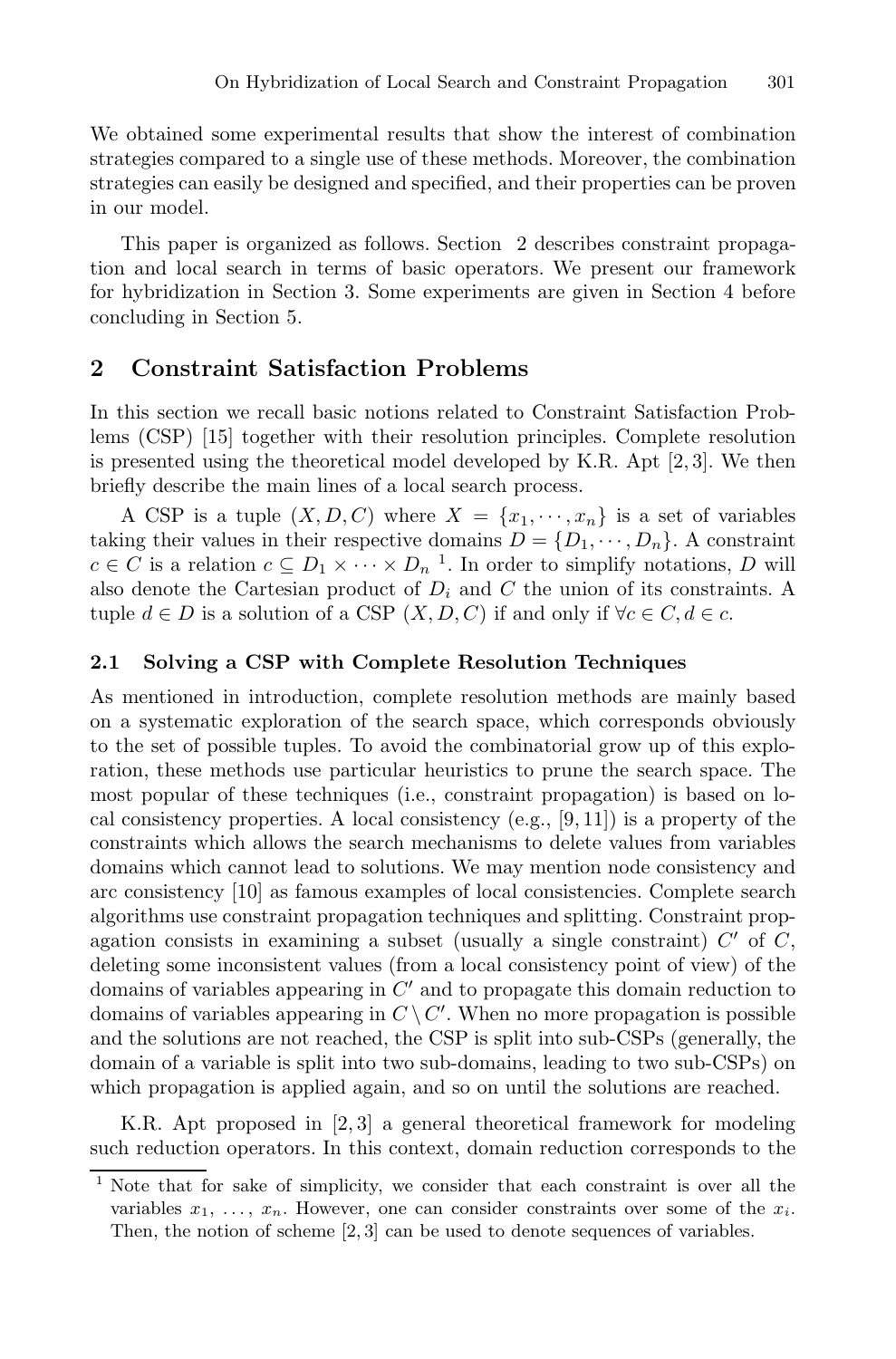computation of a fixpoint of a set of functions over a partially ordered set. These functions, called *reduction functions*, abstract the notion of constraint.

The computation of the least common fixpoint of a set of functions  $F$  is achieved by the following algorithm:

#### **GI: Generic Iteration Algorithm**

 $d := \perp$ ;  $G := F$ : While  $G \neq \emptyset$  do choose  $g \in G$ ;  $G := G - \{g\};$  $G := G \cup update(G, q, d);$  $d := g(d);$ 

endwhile

where G is the current set of functions still to be applied  $(G \subseteq F)$ , d is a partially ordered set (the domains in case of CSP), and for all  $G, g, d$  the set of functions  $update(G, q, d)$  from F is such that:

- $\{f \in F G \mid f(d) = d \wedge f(g(d)) \neq g(d)\} \subseteq update(G, g, d).$
- $q(d) = d$  implies that  $update(G, g, d) = \emptyset$ .
- $-g(g(d)) \neq g(d)$  implies that  $g \in update(G, g, d)$

Suppose that all functions in F are inflationary  $(x \sqsubseteq f(x))$  for all x) and monotonic  $(x \subseteq y$  implies  $f(x) \subseteq f(y)$  for all  $x, y$ ) and that  $(D, \subseteq)$  is finite. Then, every execution of the **GI** algorithm terminates and computes in d the least common fixpoint of the functions from  $F$  (see [2]).

Note that in the following we consider only finite partial orderings. Constraint propagation is now achieved by instantiating the **GI** algorithm:

- **–** the ordering is instantiated by ⊇, the usual set inclusion,
- $d := \perp$  corresponds to  $d := D_1 \times \ldots \times D_n$ , the Cartesian product of the domains of the variables from the CSP,
- **–** F is a set of monotonic and inflationary functions (called *domain reduction functions*) which abstract the constraints to reduce domains of variables. For example, one of the domain reduction functions to reduce Boolean variables using a  $and(X, Y, Z)^2$  constraint is defined by: if the domain of Z is  $\{1\}$ , then the domains of  $X$  and  $Y$  must be reduced to  $\{1\}.$

The result is the smallest box (i.e., Cartesian product of domains) w.r.t. the given domain reduction functions that contains the solutions of the CSP.

At this point, in order to get the solutions of the CSP, one has to explore the reduced domains by enumeration or splitting techniques (and then, again, propagation, and so on). This usually implies an algorithmic process interleaving splitting and propagation phases. However, in the following, we will integrate splitting as a reduction function inside the **GI** algorithm, and we will extend the notion of CSP to sampled CSP on which an other type of reduction functions will be applied to mimic basic operations of local search algorithms.

<sup>&</sup>lt;sup>2</sup> and(X, Y, Z) represents the Boolean relation  $X \wedge Y = Z$ .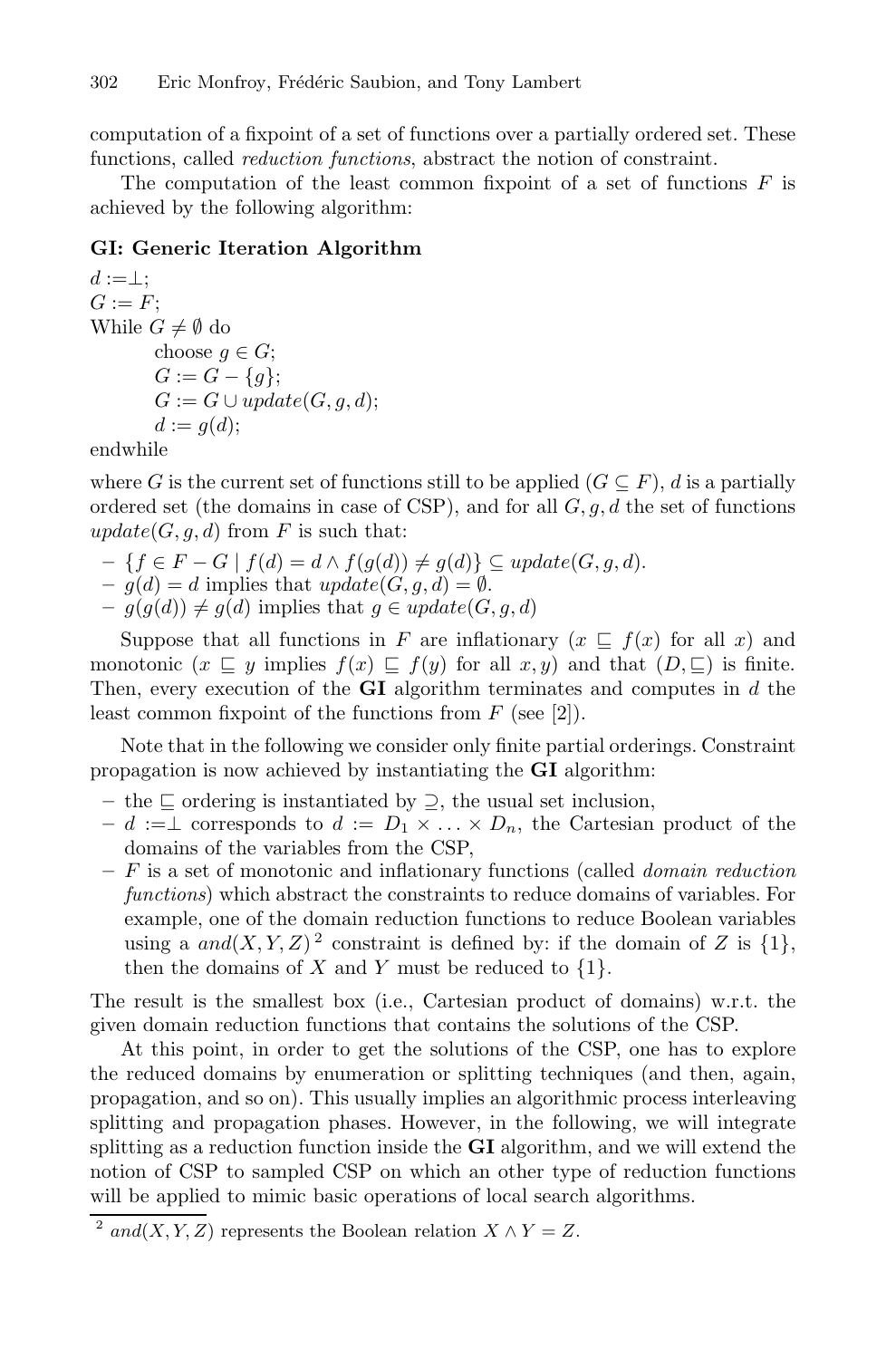#### **2.2 Solving CSP with Local Search**

Given an optimization problem (which can be minimizing the number of violated constraints and thus trying to find a solution of the CSP), local search techniques [1] aim at exploring the search space, moving from a configuration to one of its neighbors. These moves are guided by a fitness function which evaluates the benefit of such a move in order to reach a local optimum. We will generalize the definition of local search in next sections.

For the resolution of a CSP  $(X, D, C)$ , the search space can be usually defined as the set of possible tuples of  $D = D_1 \times \cdots \times D_n$  and the neighborhood is a mapping  $\mathcal{N}: D \to 2^D$ . This neighborhood function defines indeed the possible moves from a configuration (a tuple) to one of its neighbors and therefore fully defines the exploration landscape. The fitness (or evaluation) function eval is related to the notion of solution and can be defined as the number of constraints c such that  $t \notin c$  (t being a tuple from D).

In this case, the problem to solve is indeed a minimization problem. Given a configuration  $d \in D$ , two basic strategies can be identified in order to continue the exploration of D:

- **−** intensification: choose  $d' \in \mathcal{N}(d)$  such that  $eval(d') < eval(d)$ .
- $-$  diversification: choose any other neighbor  $d'$ .

The intensification process only performs improving moves while diversification strategy allows the process to move to a worst neighbor w.r.t. the *eval* function. Any local search algorithm is based on the management of these basic heuristics by introducing specific control features. Therefore, a local search algorithm can be considered as a sequence of moves on a structure ordered according to the evaluation function.

## **3 A Uniform Computational Framework**

From these different CSP resolution approaches, our aim is to integrate the various involved computation processes in a uniform description framework. The purpose of this section is to instantiate the general computation scheme presented in Section 2.1.

Our idea is to extend the set of usual functions used in the generic iteration algorithm with splitting operators and local search strategies. Then, these search methods can be viewed as the computation of a fixpoint of a set of functions on an ordered set. Therefore, the first step of our work consists in defining the main structure.

#### **3.1 Sampling the Search Space**

As we have seen, domain reduction and splitting operate on domains of values while local search acts on a different structure, which usually corresponds to points of the search space. Here, we propose a more general and abstract definition based on the notion of sample.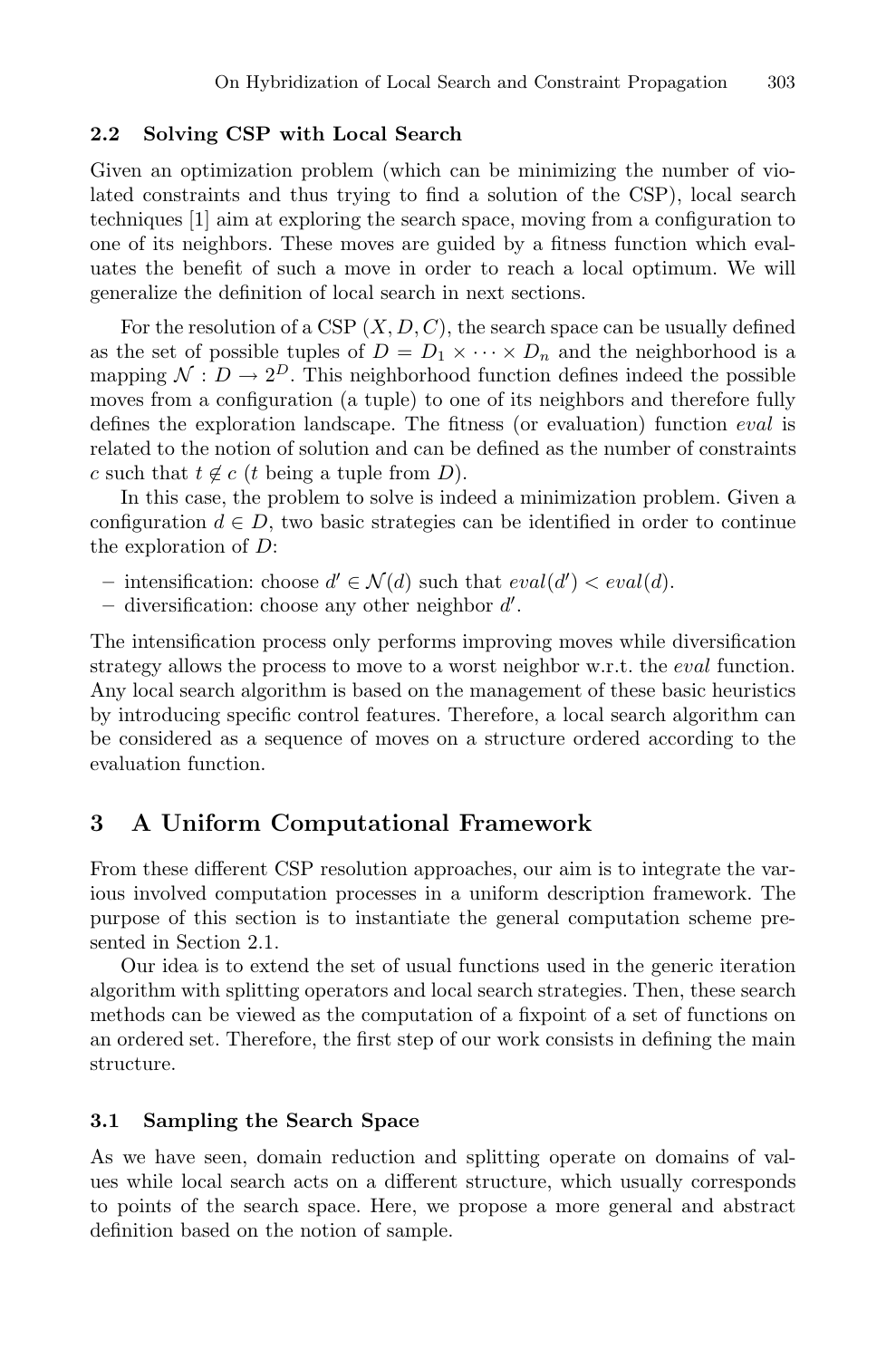**Definition 1 (Sample).** *Given a CSP*  $(X, D, C)$ *, we define a sample function*  $\varepsilon : D \to 2^D$ *. By extension,*  $\varepsilon(D)$  *denotes the set*  $\{\varepsilon(d) | d \in D\}$ *.* 

Generally,  $\varepsilon(d)$  is restricted to d and  $\varepsilon(D) = D$ , but it can also be a scatter of tuples around d, an approximation or a box covering  $d$  (e.g., for continuous domains). Moreover, it is reasonnable to impose that  $\varepsilon(D)$  contains all the solutions. Indeed, the search space D is abstracted by  $\varepsilon(D)$  to be used by LS.

In this context, a local search can be fully defined by a neighborhood function on  $\varepsilon(D)$  and the set of visited samples for each local search path composed by a sequence of moves. Given a neighborhood function  $\mathcal{N} : \varepsilon(D) \to 2^{\varepsilon(D)}$ , we define the set of possible local search paths as  $\mathcal{LS}_D =$ 

$$
\bigcup_{i>0} \{p = (s_1, \dots, s_i) \in \varepsilon(D)^i \mid \forall j, 1 \le j < i-1, s_{j+1} \in \mathcal{N}(s_j) \text{ and } s_1 \in \varepsilon(D)\}
$$

since the fundamental property of local search relies on its exploration based on the neighborhood relation. From a practical point of view, a local search is limited to finite paths according to a stop criterion which can be a fixed maximum number of iterations or, in our context of CSP resolution, the fact that a solution is reached. For this concern, according to Section 2.2, we consider an evaluation function  $eval: \varepsilon(D) \to \mathbb{N}$  such that  $eval(s)$  represents the number of constraints unsatisfied by s and  $eval(s)$  is equal to 0 iff s is a solution. We denote  $s \leq_{eval} s'$  the fact that  $eval(s) < eval(s')$ .

Therefore, from a LS point of view, a result is either a search path leading to a solution or a search path of a maximum given size.

**Definition 2.** We consider an order  $\sqsubseteq_{ls}$  on  $\mathcal{LS}_D$  defined by:

$$
(s'_1,\ldots,s'_m)\sqsubseteq_{ls} (s_1,\ldots,s_n)
$$
 iff eval $(s_n)=0$  or  $n\geq m$ .

Consider  $p_1 = (a, b), p_2 = (a, c)$  and  $p_3 = (b)$  three elements of  $\mathcal{LS}_D$  such that  $eval(b) = 0$  (i.e., b is a solution). Then, they all correspond to possible results of a local search of size 2, and they are equivalent w.r.t. to Definition 2.

#### **3.2 Computation Structure**

We now instantiate the abstract framework of K.R. Apt described in Section 2.1.

**Definition 3.** *A sampled CSP (sCSP) is defined by a triple*  $(D, C, p)$ *, a sample function*  $\varepsilon$ *, and a local search ordering*  $\subseteq$ <sub>*ls</sub>* where</sub>

$$
- D = D_1, ..., D_n
$$
  
-  $\forall c \in C, c \subseteq D_1 \times ... \times D_n$   
-  $p \in \mathcal{LS}_D$ 

Note that, in our definition, the local search path  $p$  should be included in the box defined by  $\varepsilon(D)$ . We denote  $SCSP$  the set of  $sCSP$  and we define now an ordering relation on the structure  $(SCSP, \sqsubseteq)$ .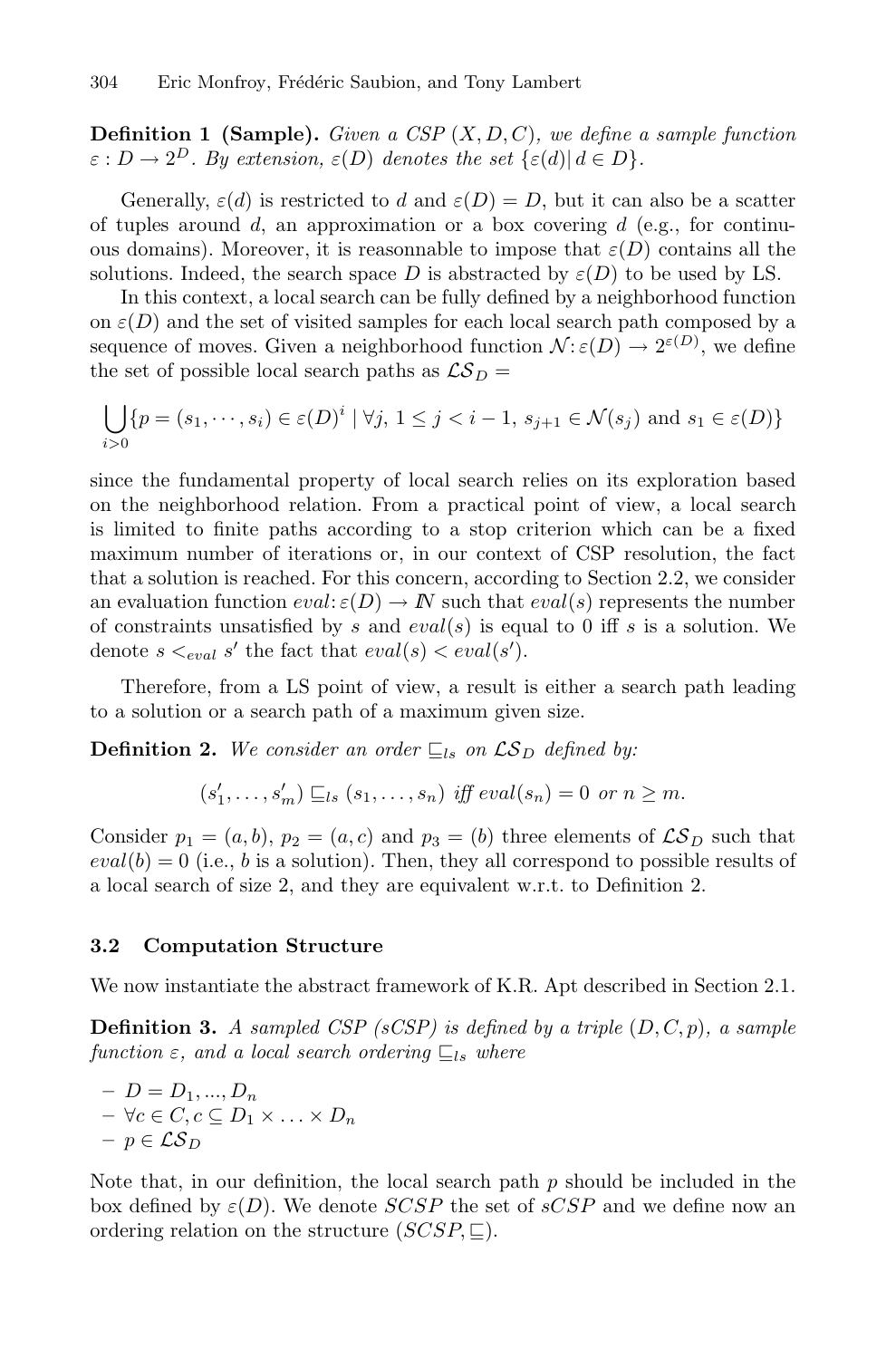**Definition 4.** *Given two sCSPs*  $\psi = (D, C, p)$  *and*  $\psi' = (D', C, p')$ ,

 $\psi \sqsubseteq \psi'$  iff  $D' \subseteq D$  or  $(D' = D$  and  $p \sqsubseteq_{ls} p'$ .

*This relation is extended on* 2SCSP *as:*

$$
\{\phi_1, \ldots, \phi_k\} \sqsubseteq \{\psi_1, \ldots, \psi_l\} \text{ iff } \forall \phi_i, (\exists \psi_j, \phi_i \sqsubseteq \psi_j \text{ and } \exists \psi_j, \psi_j \sqsubseteq \phi_i)
$$

*where*  $i \in [1..k], j \in [1..l].$ 

Note that this ordering on sCSPs could be extended by also considering an order on constraints; this would enable constraint simplifications.

We denote  $\triangle CSP$  the set  $2^{SCSP}$  which constitutes the key set of our computation structure. We denote  $\sigma CSP$  an element of  $\Sigma CSP$ . The least element  $\perp$  is  $\{(D, C, p)\}\$ , i.e., the initial  $\sigma CSP$  to be solved.

#### **3.3 Notion of Solution**

Our framework is dedicated to CSP resolution and therefore we have to define precisely the notion of solution w.r.t. the previous computation structure. We should note that this notion is clear from each side of the resolution (i.e., complete and incomplete methods). From the complete resolution point of view, a solution of a CSP is a tuple which satisfies all the constraints. From the LS point of view, the notion of solution is related to the evaluation function eval which defines a solution as an element s of  $\varepsilon(D)$  such that  $eval(s) = 0$ .

Given a sCSP  $\psi = (D, C, p)$ , these two points of view induce two sets of solutions  $Sol_D(\psi) = \{d \in D | \forall c \in C, d \in c\}$  and  $Sol_{\mathcal{LS}_D}(\psi) = \{(s_1, \dots, s_n) \in$  $\mathcal{LS}_D$  | eval(s<sub>n</sub>) = 0}.

**Definition 5.** *Given a sCSP*  $\psi = (D, C, p)$ *, the set of solutions of*  $\psi$  *is defined by:*

 $Sol(\psi) = \{(d, C, p)| d \in Sol_D(\psi) \text{ or } p \in Sol_{\mathcal{LS}_D}(\psi)\}\$ 

*This notion is extended to any*  $\sigma CSP \Psi$  *as*  $Sol(\Psi) = \bigcup_{\psi \in \Psi} Sol(\psi)$ *.* 

#### **3.4 Reduction Functions Definitions and Properties**

We have now to define the notion of function on  $\Sigma CSP$ . Given an element  $\Psi = {\psi_1, \dots, \psi_n}$  of  $\Sigma CSP$ , we have to apply functions on  $\Psi$  which correspond to domain reduction, domain splitting, and local search. These functions may operate on various elements of  $\Psi$ , and for each  $\psi_i$  on some of its components. We should note that since we consider here finite initial CSPs, our structure is a finite partial ordering.

**Definition 6 (Domain reduction function).** *A domain reduction function is a function red on*  $\Sigma CSP$  *s.t. for all*  $\Psi = {\psi_1, \ldots, \psi_n} \in \Sigma CSP$ ,  $red(\Psi)$  $\{\psi'_1, \ldots, \psi'_n\}$  and  $\forall i \in [1 \cdots n]$ :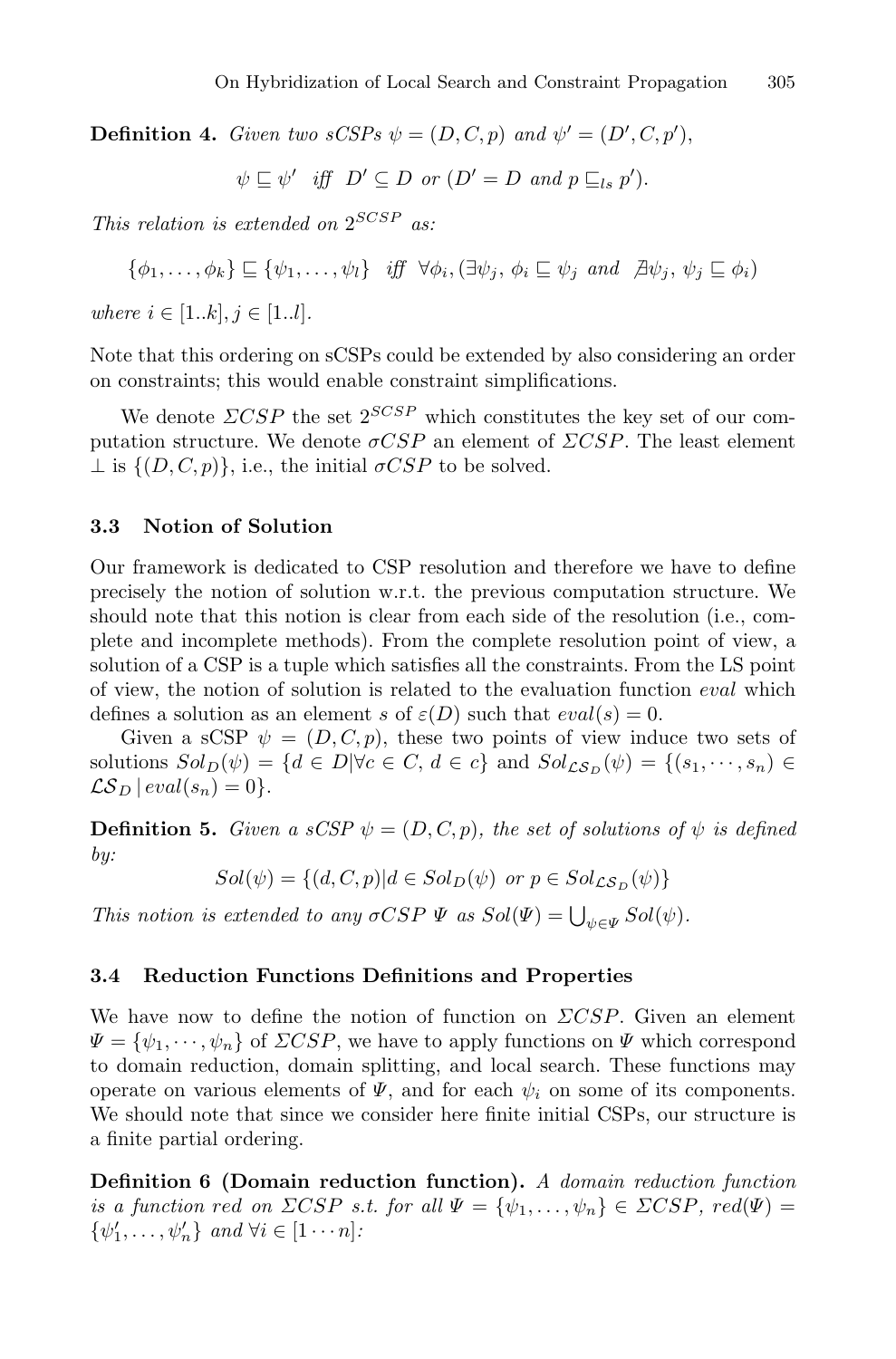$-$  either  $\psi_i = \psi'_i$  $\rho - or \psi_i = (D, C, p), \psi'_i = (D', C, p') \text{ and } D \supseteq D' \text{ and } Sol_D(\psi_i) = Sol_D(\psi'_i).$ 

Note that this condition insures that  $\Psi \subseteq red(\Psi)$  and that the function is inflationary and monotonic on  $(\Sigma CSP, \subseteq)$ . It allows one to reduce several domains of several  $sCSPs$  of a  $\sigma CSP$  at the same time. From a constraint programming point of view, no solution of the initial CSP is lost by a domain reduction function. This is also the case for domain splitting as defined below.

**Definition 7 (Domain splitting).** *A domain splitting function is a function* sp on  $\Sigma CSP$  such that for all  $\Psi = {\psi_1, \ldots, \psi_n} \in \Sigma CSP$ :

- *a.*  $sp(\Psi) = {\psi'_1, \ldots, \psi'_m} \text{ with } n \leq m,$ *b.*  $\forall i \in [1..n],$ •  $either \; \exists j \in [1..m] \; such \; that \; \psi_i = \psi'_i$ •  $i$  *or there exist*  $\psi'_j$ ,  $\ldots$ ,  $\psi'_{j_h}$ ,  $j_1$ ,  $\ldots$ ,  $j_h$   $\in$  [1.*m*] *such that*  $Sol_D(\psi_i)$  =  $\bigcup_{k=1..h} Sol_D(\psi'_{j_k}).$ *c.* and,  $\forall j \in [1..m],$ 
	-
	- *either*  $\exists i \in [1..n]$  *such that*  $\psi_i = \psi'_j$ <br>• *or*  $\psi'_j = (D', C, p')$  *and there exists*  $\psi_i = (D, C, p)$ *,*  $i \in [1..n]$  *such that*  $D \supset D'.$

Conditions a. and b. ensure that some sCSPs have been split into sub-sCSPs by splitting their domains (one or several variable domains) into smaller domains without discarding solutions (defined by the union of solutions of the  $\psi_i$ ). Condition c. ensures that the search space does not grow: none of the domain of the sCSPs composing  $\Psi'$  is not included in one of the domain of some sCSP composing  $\Psi$ . Note that the domain of several variables of several sCSPs can be split at the same time.

**Definition 8 (Local Search).** *A local search function*  $\lambda_N$  *is a function* 

$$
\lambda_N: \Sigma CSP \to \Sigma CSP \{\psi_1, \cdots, \psi_n\} \mapsto {\psi'_1, \cdots, \psi'_n}
$$

*where*

- **–** N *is the maximum number of consecutive moves*
- **–** ∀i ∈ [1..n]
	- $\epsilon$ *ither*  $\psi_i = \psi'_i$
	- *or*  $\psi_i = (D, C, p)$  *and*  $\psi'_i = (D, C, p')$  *with*  $p = (s_1, \dots, s_k)$  *and*  $p' =$  $(s_1, \dots, s_k, s_{k+1})$  *such that*  $s_{k+1} \in \mathcal{N}(s_k) \cap D$  *and*  $k+1 \leq N$ *.*

N represents the maximum length of a local search path, i.e., the number of moves allowed in a usual local search process. A local search function can try to improve the sample of one or several sCSPs at once. Note that  $\psi_i = \psi'_i$  may happen when:

1.  $p \in Sol_{\mathcal{LS}_D}(\psi)$ : the last sample  $s_n$  of the current local search path cannot be improved using  $\lambda_N$ ,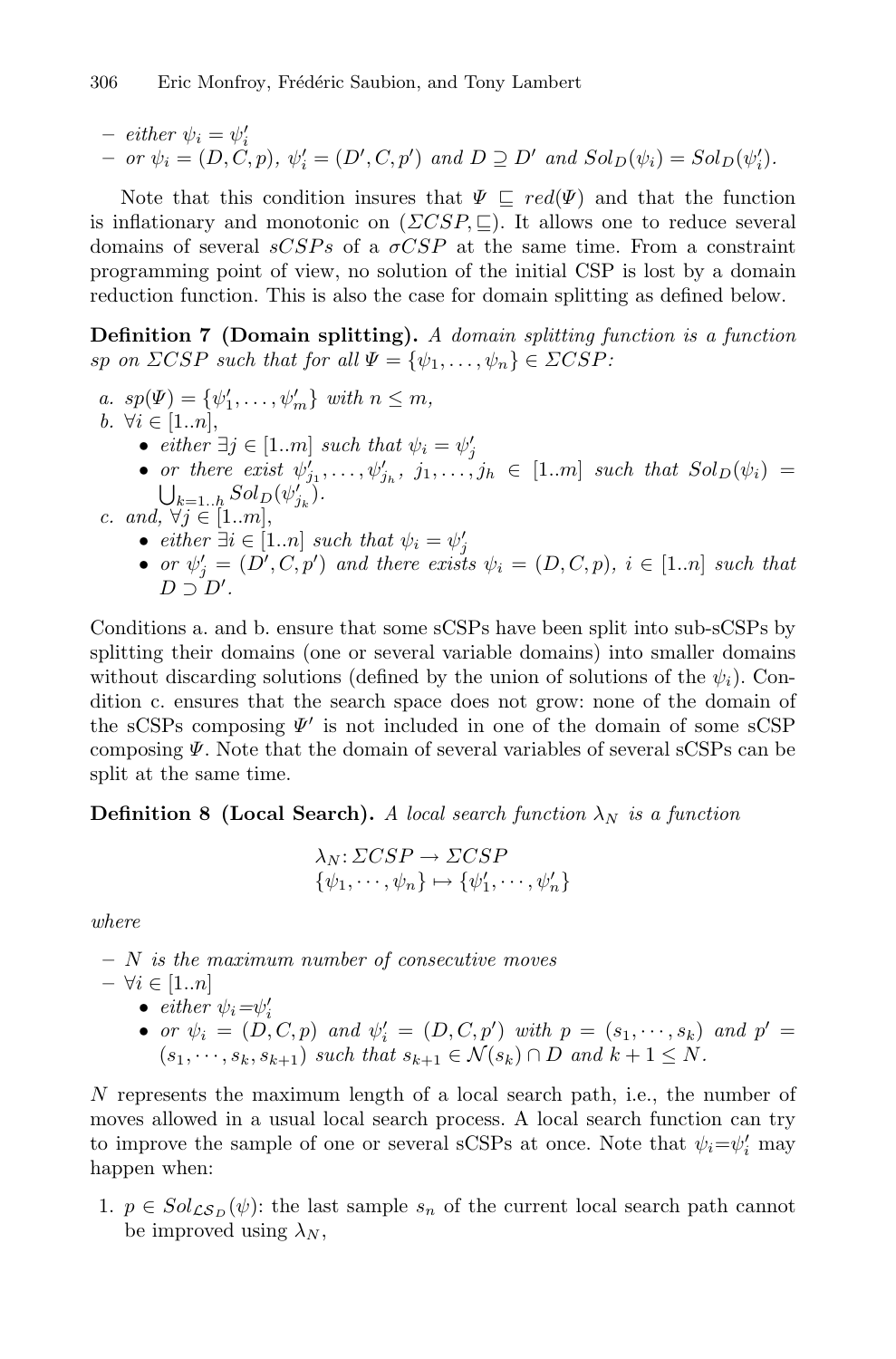- 2.  $n = N$ : the maximum allowed number of moves has been reached,
- 3.  $\lambda_N$  is the identity function on  $\psi_i$ , i.e.,  $\lambda_N$  does not try to improve the local search path of the sCSP  $\psi_i$ . This might happen when no possible move can be performed (e.g., a descent algorithm has reached a local optimum or all neighbors are tabu in a tabu search algorithm [6]).

#### **3.5** Solving  $\sigma CSPs$

The complete solving of a  $\sigma CSP \{(D_1,\ldots,D_n,C,p)\}\)$  now consists in instantiating the **GI** algorithm:

#### **Computation Structure.**

- the  $\subseteq$  ordering is instantiated by the ordering given in Definition 4,
- $− d := \perp$  corresponds to  $d := \{(D_1, \ldots, D_n, C, p)\}\$ , the Cartesian product of the variables domains and of the sample from the sCSP,
- **–** F is a set of given monotonic and inflationary functions as defined in Section 3.4: domain reduction functions (extensions of usual domain reduction functions for CSPs), domain splitting functions (usual splitting mechanisms integrated as reduction functions), and local search functions (e.g., functions for descent, tabu search, . . . ).

**Functions.** We propose here an instantiation of the function schemes presented in the previous section.

From an operational point of view, reduction functions have to be applied on some selected  $sCSPs$  of a given  $\sigma CSP$ . Therefore we have to consider functions driven by a selection operator. Given a selection function  $select: A \rightarrow 2^B$  let us consider a function  $f^{select}: A \rightarrow C$  such that  $f^{select}(x) = q(y), y \in select(x)$ where  $g: B \to C$ . Therefore,  $f^{select}$  can be viewed as a non deterministic function. Formally, we may associate to any function  $f^{select}$  a family of deterministic functions  $(f<sup>i</sup>)<sub>i>0</sub>$  such that  $\forall x \in A, \forall y \in select(x), \exists k > 0, f<sup>k</sup>(x) = g(y)$ . If we consider finite sets  $A$  and  $B$  then this family is also finite.

This corresponds to the fact that all possible functions are needed for each  $\sigma CSP$  that can result from the application of some functions on the initial  $\sigma CSP$ to model the different possible executions of the resolution process <sup>3</sup>.

We first define functions on  $SCSP$  w.r.t. selection functions to select the domains on which the functions apply. Similarly and in order to extend operations on  $SCSP$  to  $\Sigma CSP$ , we introduce a selection process which allows us to extract particular  $sCSPs$  of a given  $\sigma CSP$  (see Figure 1).

Let us consider a domain selection function  $Sel_D \colon SCSP \rightarrow 2^D$  and a  $sCSP$ selection function  $Sel_{\psi}: \Sigma SCSP \rightarrow \Sigma SCSP$ .

<sup>3</sup> This is necessary in theory, however, in practice, only required functions are fed in the **GI** algorithm.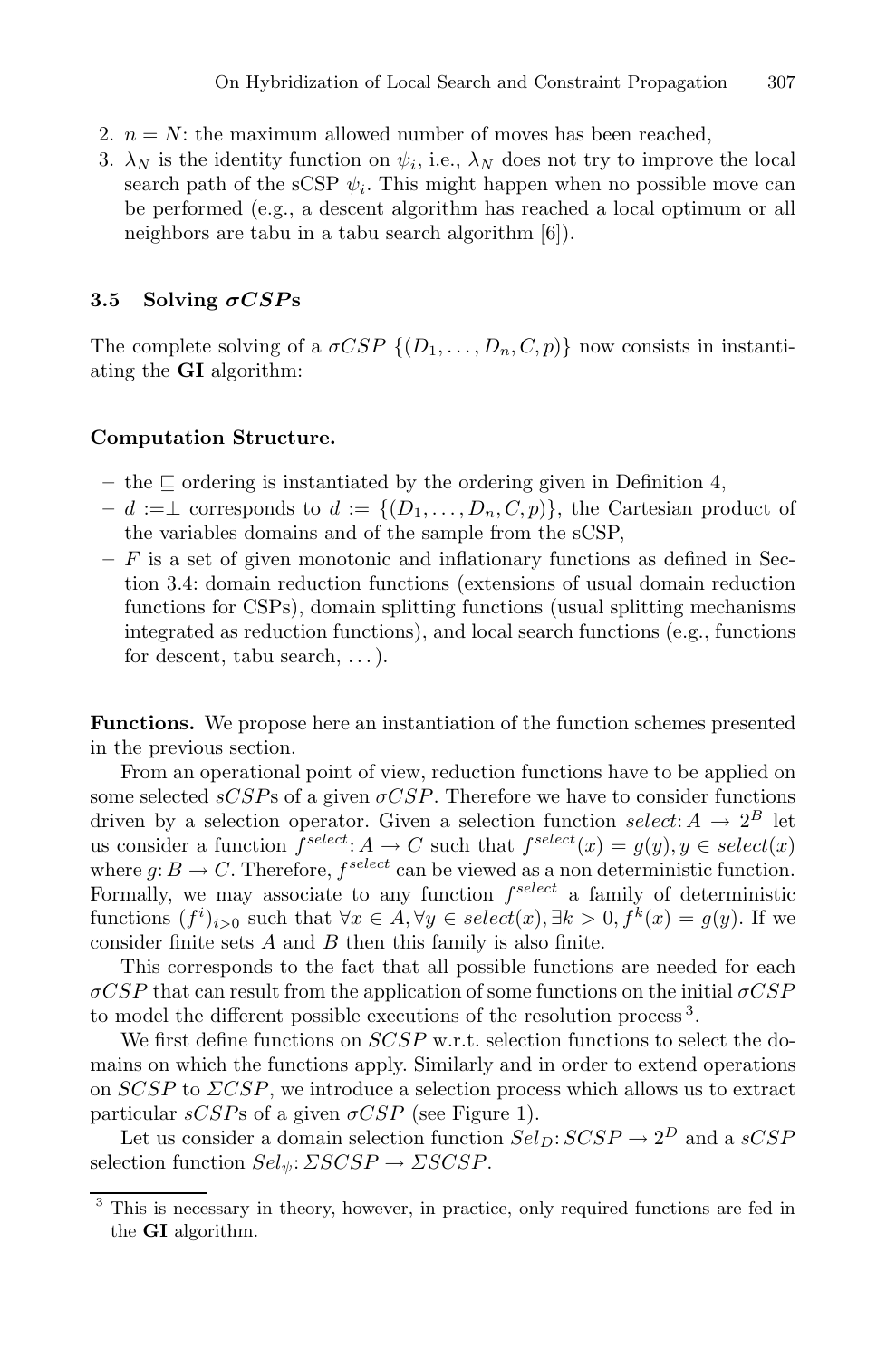

**Fig. 1.** Selection functions

**Domain Reduction.** We may first define a domain reduction operator on a single sCSP as:

$$
red^{Sel_D} : SCSP \rightarrow SCSP
$$
  

$$
\psi = (D, C, p) \mapsto (D', C, p')
$$

such that

\n- 1. 
$$
D = \{D_1, \dots, D_n\}, D' = \{D'_1, \dots, D'_n\}
$$
 and  $\forall 1 \leq i \leq n$ \n $-D_i \in D \setminus Sel_D(\psi) \Rightarrow D'_i = D_i$ \n $-D_i \in Sel_D(\psi) \Rightarrow D'_i \subseteq D_i$ \n
\n- 2.  $p' = p$  if  $p \in \mathcal{LS}'_D$  otherwise  $p'$  is set to any sample chosen in  $\varepsilon(D')$
\n

Note that Condition 2. insures that the local search path associated to the sCSP stays in  $\varepsilon(D')$ <sup>4</sup>. This function is extended to  $\triangle CSP$  as:

$$
red^{Sel_{\psi}, Sel_D}: \Sigma CSP \to \Sigma CSP \Psi \mapsto (\Psi \setminus Sel_{\psi}(\Psi)) \bigcup_{\psi \in Sel_{\psi}(\Psi)} red^{Sel_D}(\psi)
$$

**Splitting.** We may first define a splitting operator on a single sCSP as:

$$
sp_k^{SelD}: SCSP \to \Sigma CSP
$$
  
\nwith  $\psi = (D_1, \ldots, D_h, \ldots, D_n, C, p)$  where  $\{D_h\} = Sel_D(\psi)$  and  
\n $\Psi' = \{(D_1, \ldots, D_{h_1}, \ldots, D_n, C, p_1), \cdots, (D_1, \ldots, D_{h_k} \ldots, D_n, C, p_k)\}$  such that

- 1.  $D_h = \begin{pmatrix} \end{pmatrix}$ k  $i=1$  $D_{h_i}$
- 2. for all  $i \in [1..k], p_i = p$  if  $p \in \mathcal{LS}_{D_{h_i}}$  otherwise,  $p_i$  is set to any sample chosen in  $\varepsilon(D_1,\ldots,D_{h_i},\ldots,D_n)$ .

<sup>&</sup>lt;sup>4</sup> Note that we could keep  $p' = (s_i)$  where  $s_i$  is the latest element of p which belongs to  $D'$ , for instance, or a suitable sub-path of p. We have chosen to model here a restart from a randomly chosen sample after each reduction or splitting.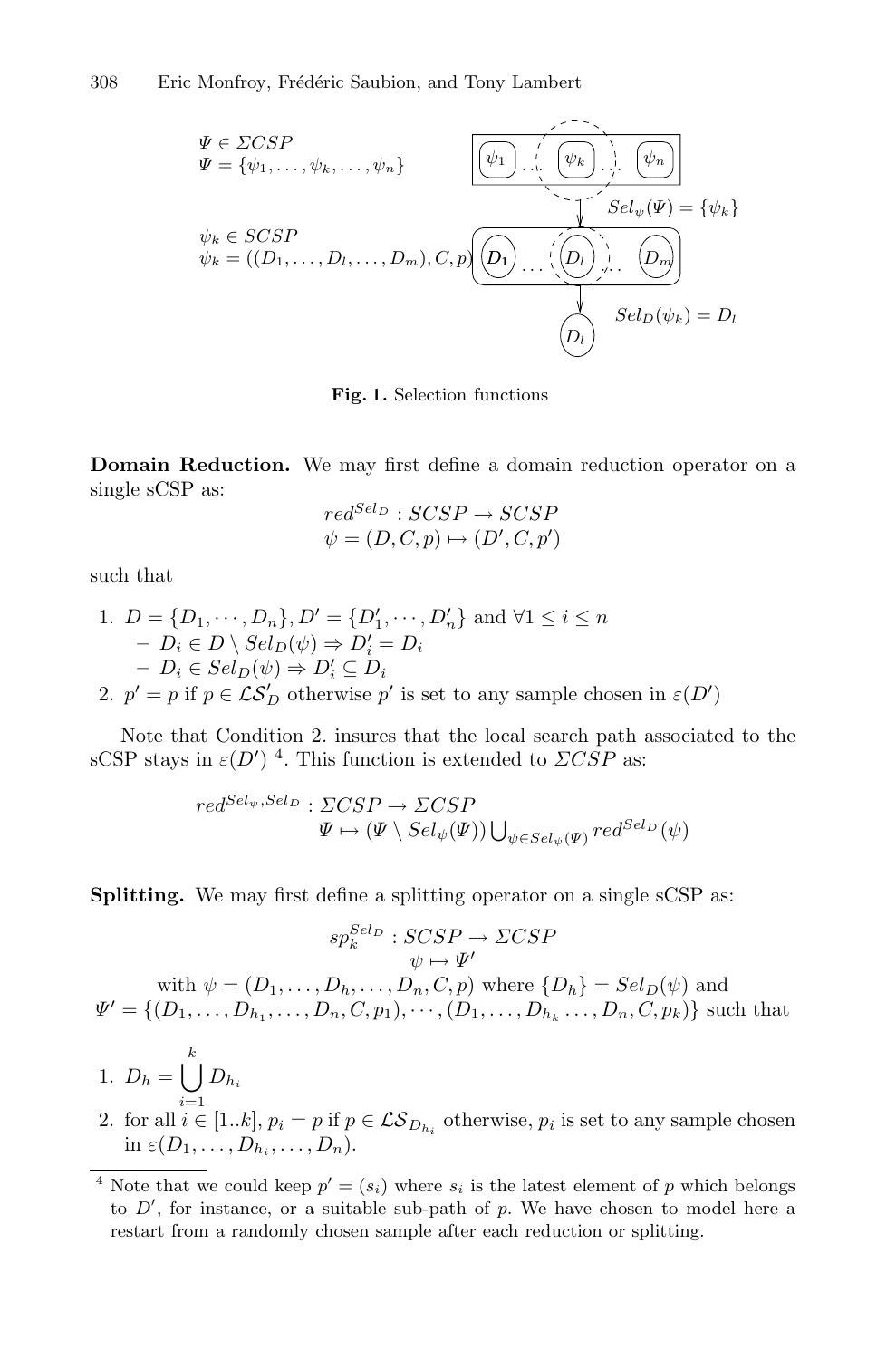For the sake of readability we consider here the split of a single domain in the initial sCSP but it can obviously be extended to any selection function. The last condition is needed to satisfy the sCSP definition and corresponds to the fact that, informally, the samples associated to any sCSP belong to the box induced by their domains.

$$
sp_k^{Sel_{\psi}, Sel_D}: \Sigma CSP \to \Sigma CSP
$$
  

$$
\Psi \mapsto (\Psi \setminus Sel_{\psi}(\Psi)) \bigcup_{\psi \in Sel_{\psi}(\Psi)} sp_k^{Sel_D}(\psi)
$$

**Local Search.** As mentioned above, local search is viewed as the definition of a partial ordering  $\sqsubseteq_{ls}$  which is used for the definition of the ordering  $\sqsubseteq$  on  $\angle$ *ZCSP*. The remaining components to be defined are now: 1) the strategy to obtain a local search path  $p'$  of length  $n+1$  from a local search path p of length  $n$ , and 2) the stop criterion which is usually based on a fixed limited number of LS moves and, in this particular context of CSP resolution, the notion of reached solution. We first define a local search operator on SCSP based on a function strat:  $SCSP \rightarrow 2^{\epsilon(D)}$  which defines the choice strategy of a given local search heuristics in order to move from a sample to one of its neighbors.

$$
\lambda_N^{strat}: SCSP \to SCSF
$$
  

$$
\psi \mapsto \psi'
$$

where

**–** N is the maximum number of moves  $-\psi = (C, D, p)$  and  $\psi' = (C, D, p')$  with  $p = (s_1, \dots, s_n)$ 1.  $p' = p$  if  $p \in Sol_{\mathcal{LS}_D}$ 2.  $p' = p$  if  $n = N$ 3.  $p' = (s_1, \dots, s_n, s_{n+1})$  s.t.  $s_{n+1} \in strat(\psi) \cap D$  otherwise

We provide here some examples of well known "move" heuristics.

- **Descent**: selects better neighbors  $strat_d((D, C, (s_1, \dots, s_n))) = \{s_{n+1} \in \varepsilon(D) \mid s_{n+1} <_{eval} s_n \land s_{n+1} \in \mathcal{N}(s_n)\}\$
- **Strict Descent**: selects best improving neighbors  $strat_{sd}((D, C, (s_1, \cdots, s_n))) = \{s_{n+1} \in \varepsilon(D) \mid s_{n+1} <_{eval} s_n \wedge s_{n+1} \in$  $\mathcal{N}(s_n) \wedge \forall s' \in \mathcal{N}(s_n), s_{n+1} \leq_{eval} s' \}$
- **Random Walk**: selects all the neighbors  $strat_{rw}((D, C, (s_1, \dots, s_n))) = \{s_{n+1} \in \varepsilon(D) \mid s_{n+1} \in \mathcal{N}(s_n)\}\$
- **Tabu of length l**: selects best neighbor not visited during the past l moves  $strat_{tabu_l}((D, C, (s_1, \cdots, s_n))) = \{s_{n+1} \in \varepsilon(D) \mid \forall n-l \leq j \leq n, s_{n+1} \neq j \leq n\}$  $s_j \wedge s_{n+1} \in \mathcal{N}(s_n) \wedge \forall s' \in \mathcal{N}(s_n), s_{n+1} \le_{eval} s' \}$

Note that, again, these functions satisfy the required properties (inflationary and monotonic) to be fed in the GI algorithm. Then this function is extended to  $\angle CSP$  as:

$$
\lambda_N^{Sel_{\psi},strat}: \Sigma CSP \to \Sigma CSP
$$
  

$$
\Psi \mapsto (\Psi \setminus Sel_{\psi}(\Psi)) \bigcup_{\psi \in Sel_{\psi}(\Psi)} \lambda_N^{strat}(\psi)
$$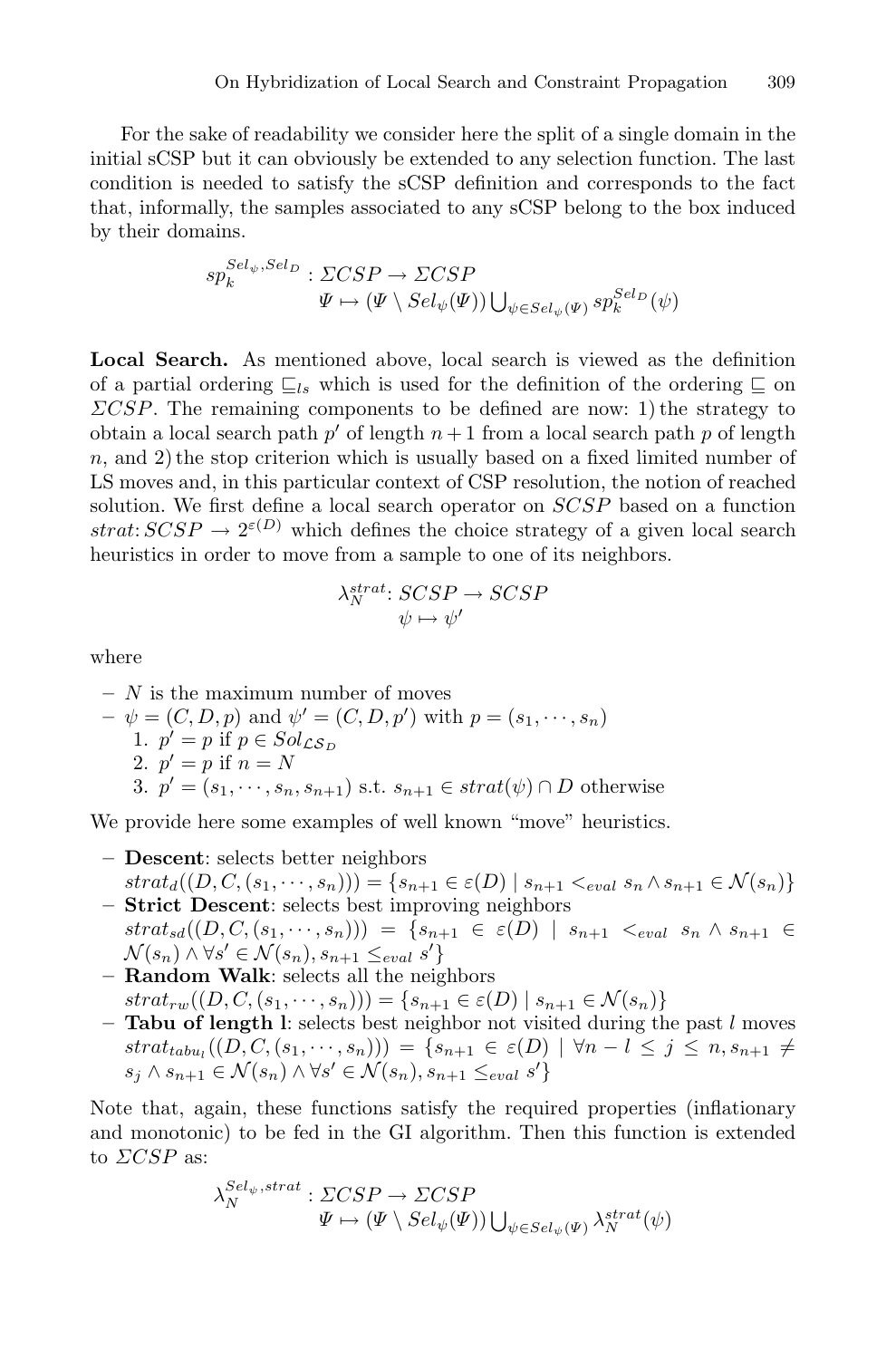**Combination.** The combination strategy is now totally managed by the "choose function" of the **GI** algorithm: different scheduling of functions lead to the same result (in term of least common fixpoint), but not with the same efficiency.

Note that in practice, we are not always interested in reaching the fixpoint of the **GI** algorithm, but we can also be interested in solutions such as: sCSPs which contain a solution for local search or a solution for constraint propagation. In this case, different runs of the **GI** algorithm with different strategies ("choose function") can lead to different solutions (e.g., in case of problems with several solutions, or several local minima).

**Result of the GI Algorithm.** We now compare the result of the GI algorithm w.r.t. the Definition 5 of solution of a  $\sigma CSP$ .

Since we are in Apt's framework (concerning orderings and functions), given a  $\sigma CSP \Psi$  and a set F of reduction functions (as defined above) the GI algorithm computes a common least fixpoint of the functions in  $F$ . Clearly, this fixpoint  $glfp(\Psi)$  abstracts all the solutions of  $Sol(\Psi)$ :

 $- \bigcup_{(d,C,p)\in Sol(\Psi)} d \supseteq \bigcup_{(d,C,p)\in glfp(\Psi)} d$ – for all  $(D, C, p)$  ∈  $Sol(\Psi)$  s.t.  $p = (s_1, \ldots, s_n)$  ∈  $Sol_{\mathcal{LS}_D}(\Psi)$  there exists a  $(d, C, p') \in glfp(\Psi) \text{ s.t. } s_n \in \varepsilon(d).$ 

The first item represents the fact that all domain reduction and splitting functions used in GI preserve solutions. The second item ensures that all solutions computed by LS functions are in the fixpoint of the GI algorithm.

In practice, one can stop the GI algorithm before the fixpoint is reached. For example, one can compute the fixpoint of the LS functions; in this case, only some applications of the CP functions can reduce the search space (and thus, the possible moves). This corresponds to the hybrid nature of the resolution process and the tradeoff between a complete and incomplete exploration of the space.

## **4 Experimentation**

In this section, we present a prototype, developed in  $C_{++}$ , which allows us to test hybridization on different CSP examples.

### **4.1 Functions and Strategies**

We choose  $\varepsilon(D_1,\dots,D_n)$  as the Cartesian product  $D_1\times \dots \times D_n$  ( $\varepsilon(D) = D$ ). We consider the two selection functions  $min(\Psi) = {\psi} \subseteq \Psi$  such that  $\exists \psi', \psi \subseteq \psi'$ and  $max(D) = \{D_i\}$  such that  $\forall j \neq i, |D_i| \geq |D_j|$  (if there are several possible candidates choose the one with smallest index). A first set of domain reduction functions  $DR$  contains node and bound consistency operators (see [10]). The set  $SP$  contains the splitting operators  $split^{min,max}_{2}$  and consist in cutting in two the largest domain of the minimal element of a  $\sigma CSP$ . At last the set LS contains functions which corresponds to a tabu method:  $\lambda_N^{min,stratt_{abu}}$ .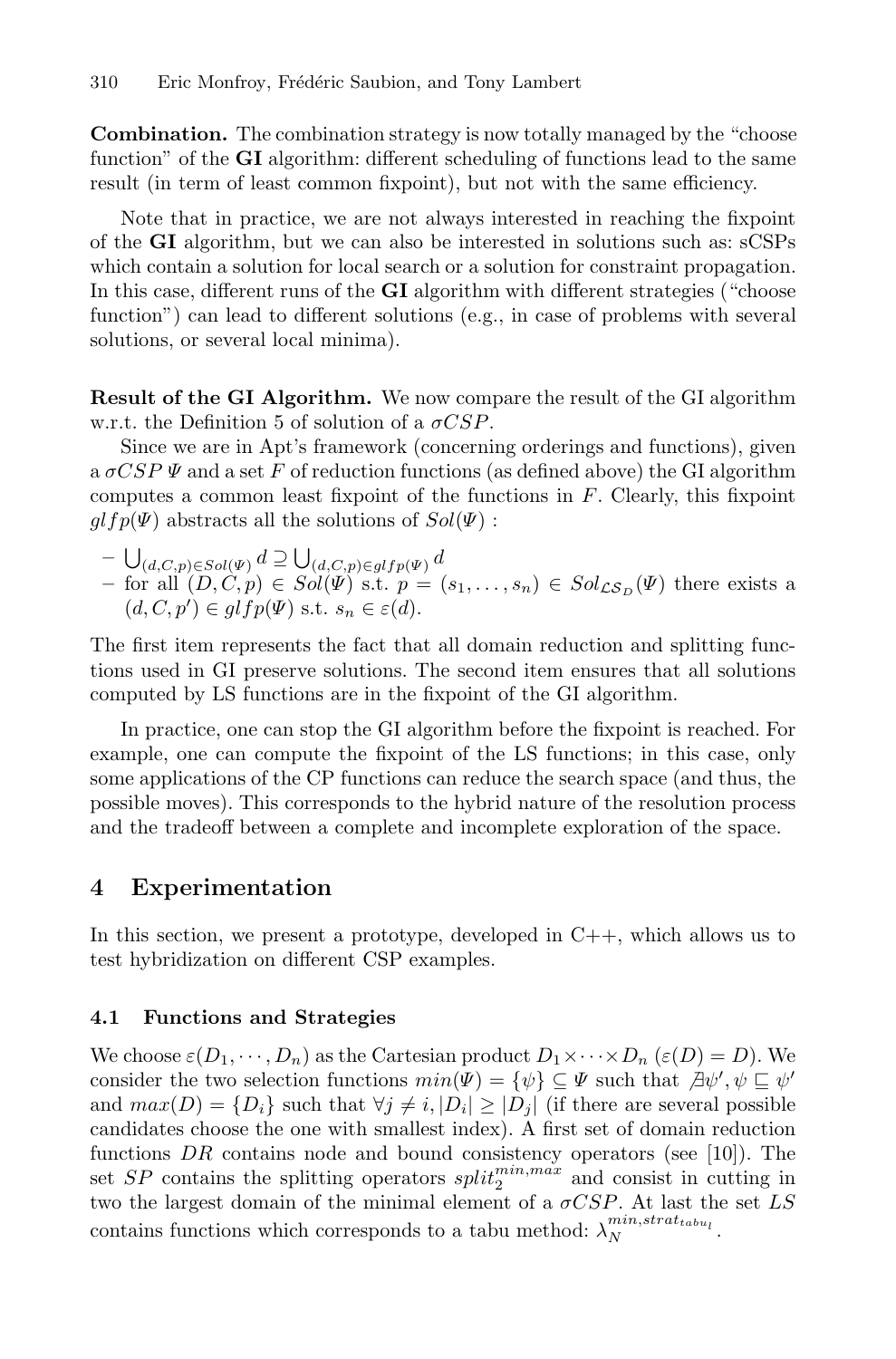The purpose of this section is not to test a high performance algorithm on large scale benchmarks but to prove the interest of our framework over various small problems.

According to the generic algorithm **GI**, note that one has to define a choose strategy at each iteration and to update the set of functions. Here we describe three different choose functions:

- $DR \cup SP$ : in this case we consider the initial set of functions  $F = DR \cup SP$ then the choose function is defined as: choose any  $q \in G \cap DR$  or any  $q \in G$ if  $G \cap DR = \emptyset$  (G being the set of functions still to be applied in the GI algorithm). This simulates a complete backtracking algorithm.
- $-$  LS: here we consider  $F = LS$ . Note that in this case there is only one LS function for tabu search. We have also experimented a descent with random walk algorithm. In that case, reduction functions corresponding to descent and random walk strategies are applicable on each sCSP and one has to choose them alternatively with a certain probability.
- $DR ∪ SP ∪ LS$ **:** we consider  $F = DR ∪ P ∪ LS$ . The choose function is: while  $G \cap DR \neq \emptyset$  choose  $g \in G \cap DR$ ; then choose any  $g \in SP$ ; then while  $G \cap LS \neq \emptyset$  choose  $g \in G \cap LS$ . In other terms, this strategy is: perform all possible domain reductions, then make a split, then a full local search; and iterate on this process.

**Selected Problems.** We propose various problems : **S+M=M**, a well-known crypto-arithmetic problem which consists in solving the equation  $SEND +$  $MORE = MONEY$  by assigning a different digit to each letter; **Marathon**, a problem of arrival in a race knowing particular information about the competitors (6 variables and 29 constraints); **Scheduling** problem (15 variables and 29 constraints); classical **Magic Square**, **Langford number** and **N-queens** benchmarks.

#### **4.2 Experimental Results**

The values given in the following table correspond to the truncated average of 50 independent runs. Concerning  $DR \cup SP$ , we count then the number of iterations of splitting operators which corresponds to the number of nodes in a classical backtracking algorithm. Concerning LS, we count the number of applied functions, which corresponds to the number of moves performed by the local search. We also mention the success rate. The computation time (t) is given in seconds. For  $DR \cup SP \cup LS$ , we limit the number of moves for each local search to  $N = 100$ , while for LS alone, a maximum of 500,000 moves is allowed. Tabu list length l is set to 10.

We compare first the number of nodes with  $DR \cup SP$  and  $DR \cup SP \cup LS$  to get the first solution. Table 1 shows that  $DR \cup SP \cup LS$  finds a solution with a smaller number of nodes compared to  $DR \cup SP$  alone. In the combination, the relative efficiency of the LS part depends on the problem. For problems with one solution such as  $S+M=M$ , the benefit is less significant than for the other benchmarks (in particular *N-queens*).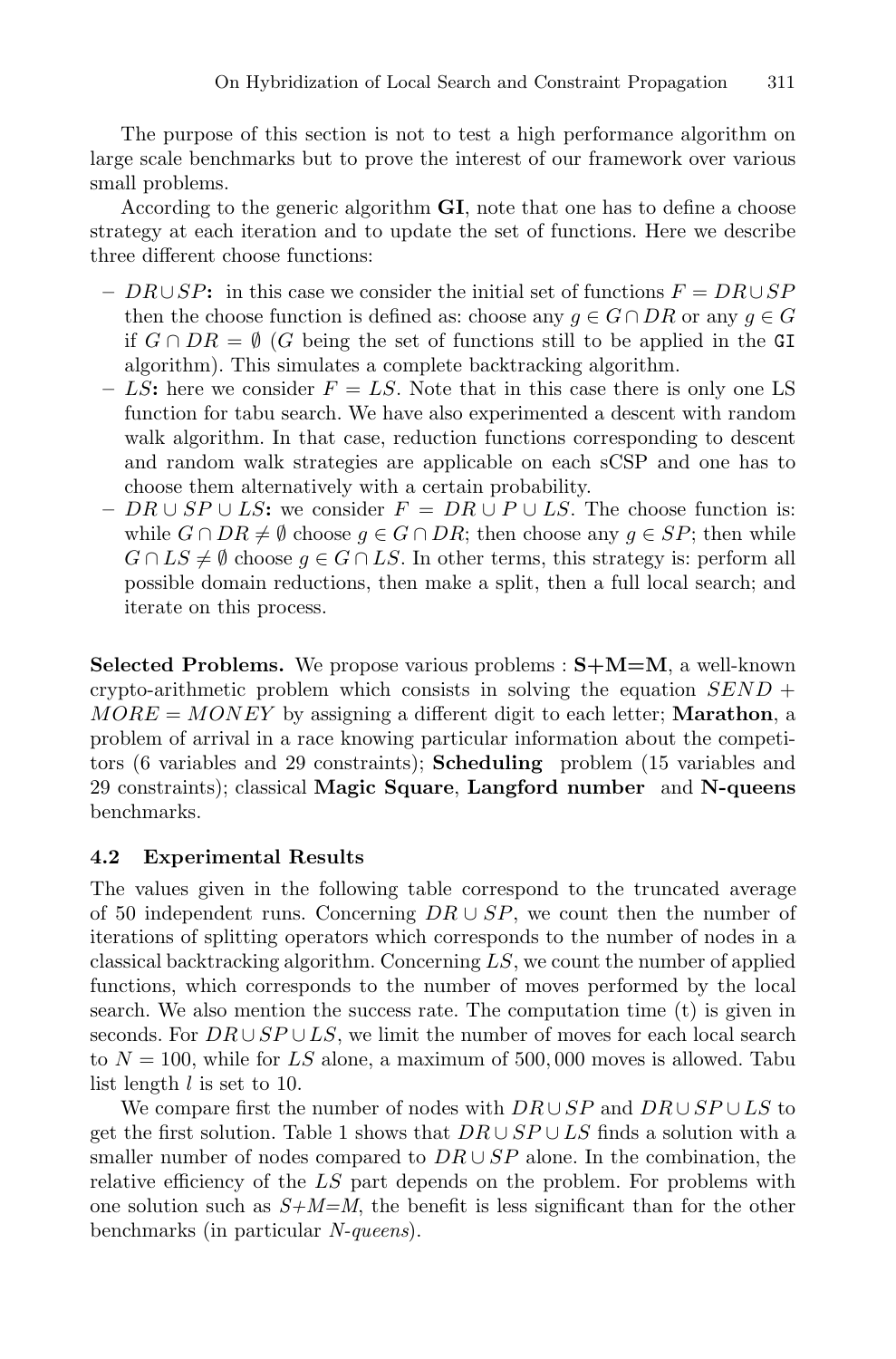| Problem                   | $DR \cup SP$         | $DR \cup SP \cup LS$   | LS                        |
|---------------------------|----------------------|------------------------|---------------------------|
|                           | $(\text{nodes}   t)$ | (nodes<br>t)<br>moves  | $(s. rate \mid moves)$    |
| $S+M=M$                   | (0.0)<br>. IO -      | 375.2<br>(0.0)<br>5.4  | $44\%$<br>59294<br>5.6)   |
| <i>Marathon</i>           | 8<br>(0.0)           | 11.5<br>(0.0)          | $(100\%$<br>18<br>(0.0)   |
| Scheduling                | (0.0)<br>31          | 2.5<br>(0.0)           | 4726<br>(8%<br>59.1)      |
| $24$ -queens              | 1631.2)<br>(3329800  | 62.8<br>(0.6)<br>(1.2) | 2.1)<br>$(100\%$<br>201.7 |
| $\textit{magic-Square-4}$ | 39<br>(0.0)          | 13.5<br>743<br>(0.2)   | $100\%$<br>3423<br>(2.0)  |
| Langford $24$             | (0.0)<br>4           | 95<br>$1.6\,$<br>(0.0) | $\%$<br>100<br>601        |

Table 1. First solution  $(DR \cup SP \text{ vs. } DR \cup SP \cup LS \text{ vs. } LS)$ 

Table 1 also shows the efficiency of the local consistency which guides the local search (see comparisons DR ∪ SP ∪ LS vs. LS), in particular on *S+M=M* and *Scheduling*. One should remark that the success rate of LS is also an important parameter which is really improved by the combination since in that case, hybrid solving always succeeds in finding one solution.

Computation time is, of course, strongly related to the implementation of the different operators. We may remark that this computation is improved by using  $DR ∪ SP ∪ LS$  instead of LS alone. The comparison between  $DR ∪ SP$  and DR∪SP∪LS is not really significant except on *N-queens* where the hybridization provides an important saving of time.

Finally, we have calculated the computing cost needed to get several solutions with DR ∪ SP ∪ LS on a *Magic-Square-3* problem which has 8 solutions. The mechanisms progress together to get a set of distinct solutions by computing fewer nodes (about 25 % less for each solution) than a classical backtracking algorithm simulated by  $DR \cup SP$ . To get several distinct solutions is a really good asset compared to LS alone (which was not designed for computing different solutions) and could be very interesting for number of problems.

At last, similar experiments have been performed with a hill climbing algorithm and provided similar conclusions.

## **5 Perspectives and Conclusion**

Most of hybrid approaches are ad-hoc algorithms based on a master-slave combination: they favor the development of systems whose efficiency is strongly related to a given class of CSPs.

In this paper, we have presented a global model which is more suitable for integrating different strategies of combination and for proving some properties of these combinations. We have shown that this work can serve as basis for the integration of LS and CP methods in order to highlight the connections between complete and incomplete techniques and their main properties.

In the future, we plan to extend our framework in order to handle optimization problems. From a LS point of view, this will change the *strat* functions used to create the reduction functions. From a CP point of view, algorithms such as Branch and Bound requires adding new constraints during resolution: this could be done using a new type of reduction function in our model.